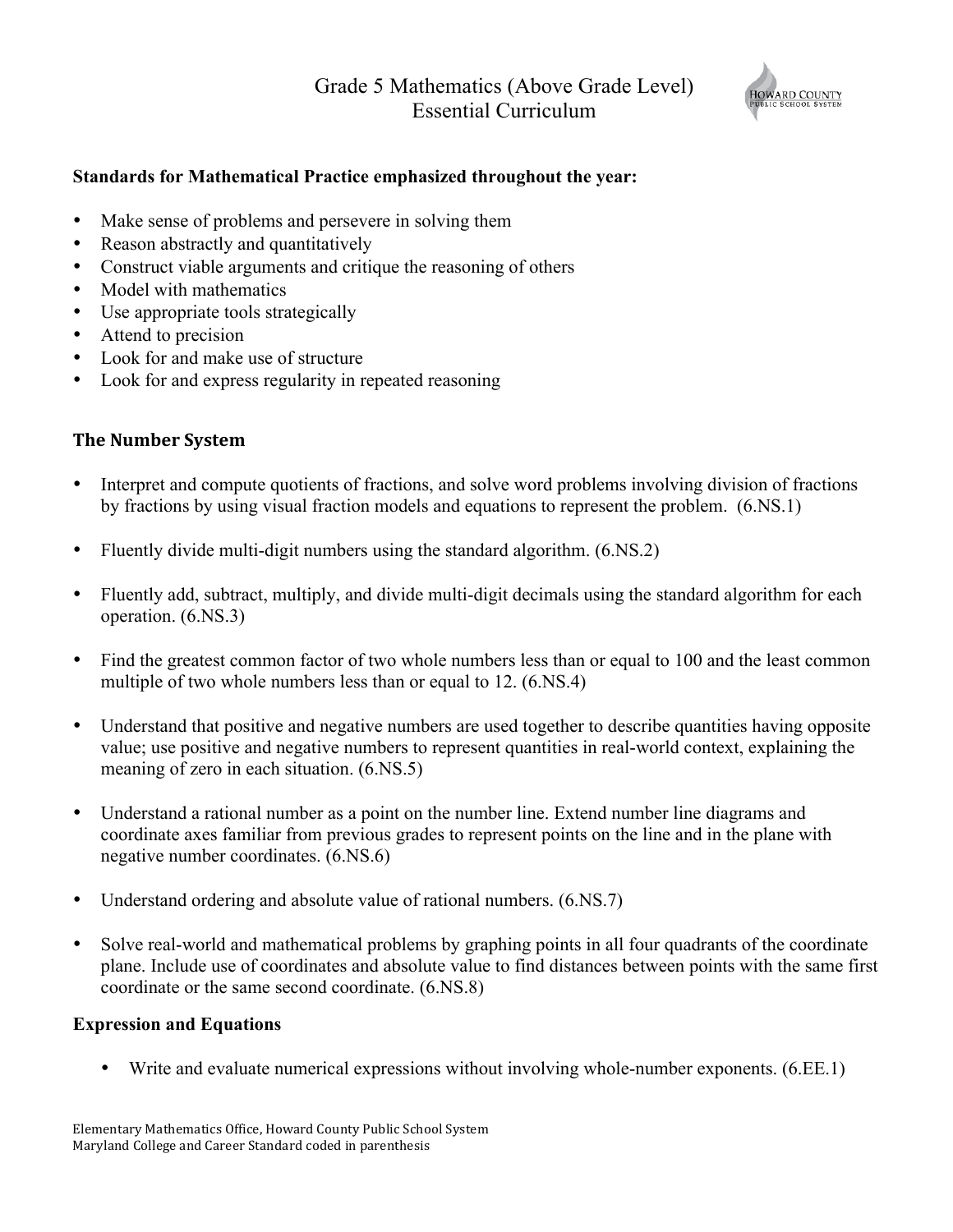- Write, read, and evaluate expressions in which letters stand for numbers. (6.EE.2)
- Apply the properties of operations to generate equivalent expressions. (6.EE.3)
- Identify when two expressions are equivalent (i.e., when the two expressions name the same number regardless of which value is substituted into them). For example, the expressions  $y + y + y$  and 3y are equivalent because they name the same number regardless of which number y stands for. (6.EE.4)
- Understand solving an equation or inequality as a process of answering a question: Which values from a specified set, if any, make the equation or inequality true? Use substitution to determine whether a given number in a specified set make the equation or inequality true. (6.EE.5)
- Use variables to represent numbers and write expressions when solving a real-world or mathematical problem; understand that a variable can represent an unknown number, or, depending on the purpose at hand, any number in a specified set. (6.EE.6)
- Solve real-world and mathematical problems by writing and solving equations. (6.EE.7)
- Write an inequality of the form  $x > c$  or  $x < c$  to represent a constraint or condition in a real-world or mathematical problem. Recognize that inequalities of the form  $x > c$  or  $x < c$  have infinitely many solutions; represent solutions of such inequalities on number line diagrams. (6.EE.8)
- Use variables to represent two quantities in real-world problems that change in relationship to one another; write and equation to express one quantity, thought of as the dependent variable, in terms of the other quantity, thoughts of as the independent variable. Analyze the relationship between using graphs and tables. (6.EE.9)

# **Geometry**

- Find the area of right triangles, other triangles, special quadrilaterals, and polygons by composing into rectangles or decomposing into triangles and other shapes; apply these techniques in the context of solving real-world and mathematical problems. (6.G.1)
- Find the volume of a right rectangular prism with fractional edge lengths by packing it with unit cubes of the appropriate unit fraction edge lengths, and show that the volume is the same as would be found by multiplying the edge lengths of the prism. Apply the formulas  $V = l$  w h and  $V = b$  h to find volumes of right rectangular prisms with fractional edge lengths in the context of solving real-world and mathematical problems. (6.G.2)
- Draw polygons in the coordinate plane given coordinates for the vertices; use coordinates to find the length of a side joining points with the same first coordinate or the same second coordinate. Apply these techniques in the context of solving real-world and mathematical problems. (6.G.3)
- Represent three-dimensional figures using nets made up of rectangles and triangles, and use the nets to find the surface area of these figures. Apply these techniques in the context of solving real-world and mathematical problems. (6.G.4)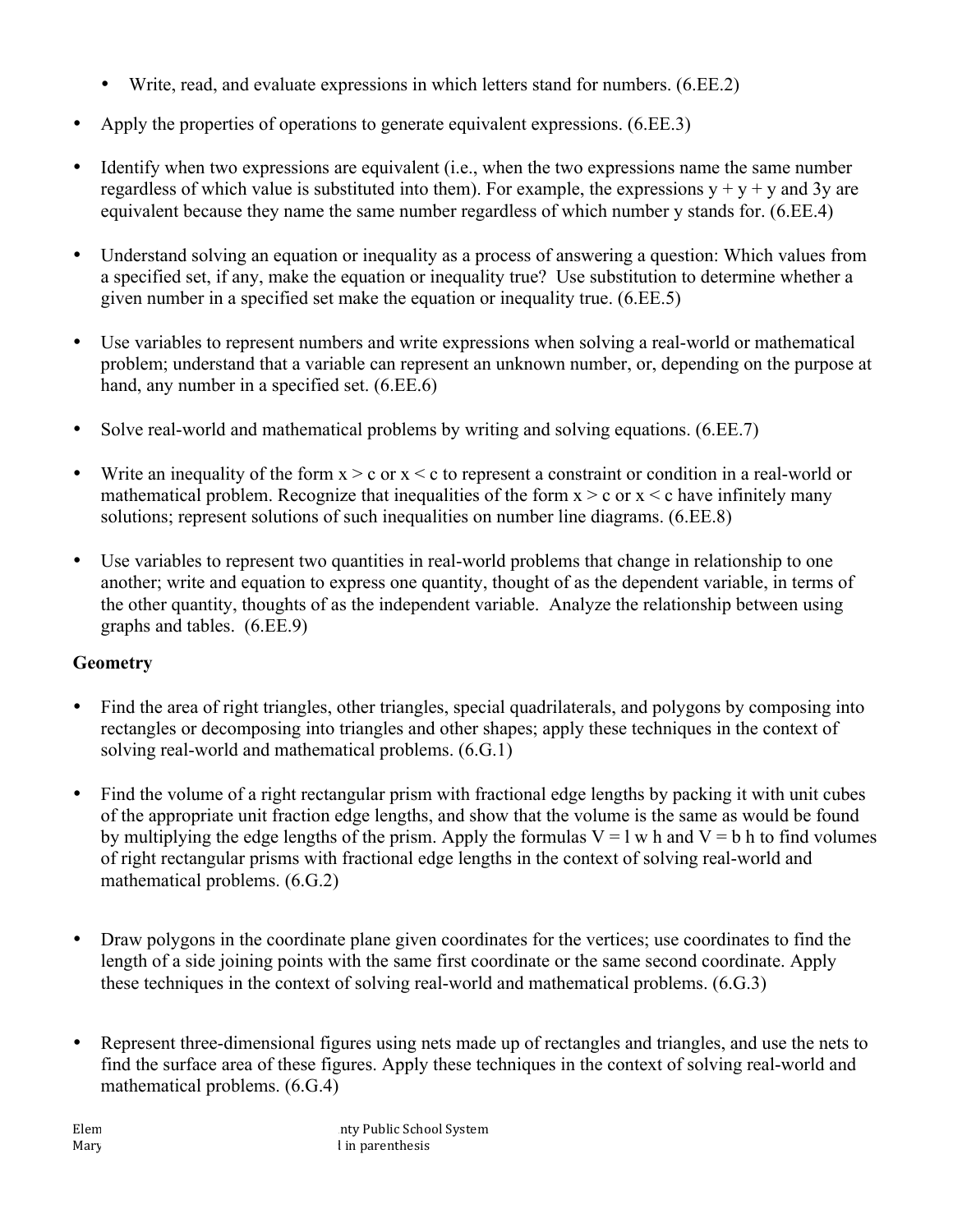#### **Ratio and Proportion**

- Understand the concept of a ratio and use ratio language to describe a ratio relationship between two quantities. For example, "The ratio of wings to beaks in the bird house at the zoo was 2:1, because for every 2 wings there was 1 beak." "For every vote candidate A received, candidate C received nearly three votes." (6.RP.1)
- Understand the concept of a unit rate a/b associated with a ratio a:b with b  $\Box$  0, and use rate language in the context of a ratio relationship. For example, "This recipe has a ratio of 3 cups of flour to 4 cups of sugar, so there is 3/4 cup of flour for each cup of sugar." "We paid \$75 for 15 hamburgers, which is a rate of \$5 per hamburger." (6.RP.2)
- Use ratio and rate reasoning to solve real-world and mathematical problems, e.g., by reasoning about tables of equivalent ratios, tape diagrams, double number line diagrams, or equations. (6.RP.3)

#### **Statistics and Probability**

- Recognize a statistical question as one that anticipates variability in the data related to the question and accounts for it in the answers. For example, "How old am I?" is not a statistical question, but "How old are the students in my school?" is a statistical question because one anticipates variability in students' ages. (6.SP.1)
- Understand that a set of data collected to answer a statistical question has a distribution which can be described by its center, spread, and overall shape. (6.SP.2)
- Recognize that a measure of center for a numerical data set summarizes all of its values with a single number, while a measure of variation describes how its values vary with a single number. (6.SP.3)
- Display numerical data in plots on a number line, including dot plots, histograms, and box plots. (6.SP.4)
- Summarize numerical data sets in relation to their context.  $(6.SP.5)$